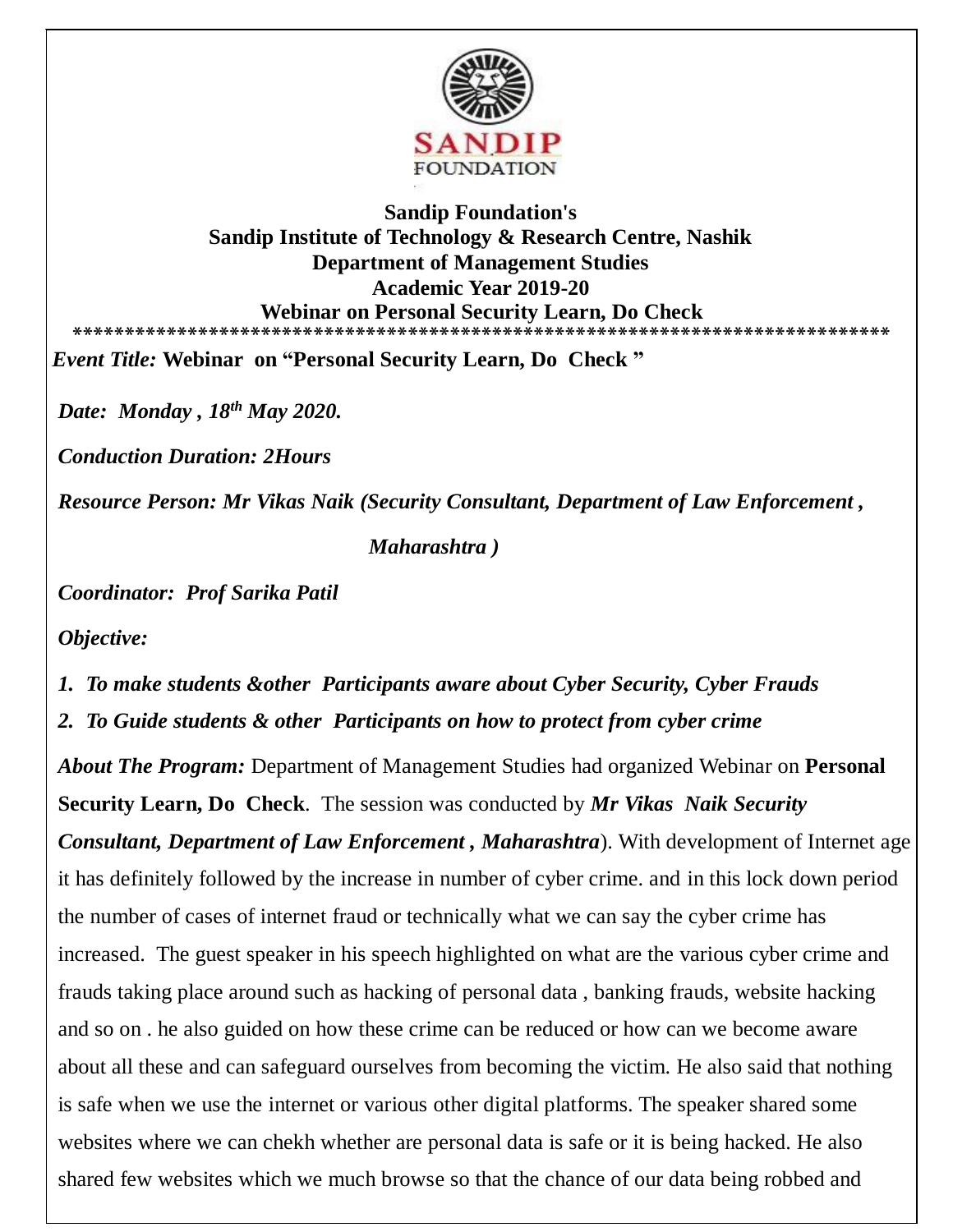misused becomes minimal. The session was mostly interactive and participants asked various questions related to personal security and they were completely justified satisfactorily by the speaker .

## *Outcome:*

- *1. Students and Participants became aware about the various cyber crime and cyber frauds*
- *2. Students and Participants came to know how to safeguard our data being hacked*

## *Photograph:*

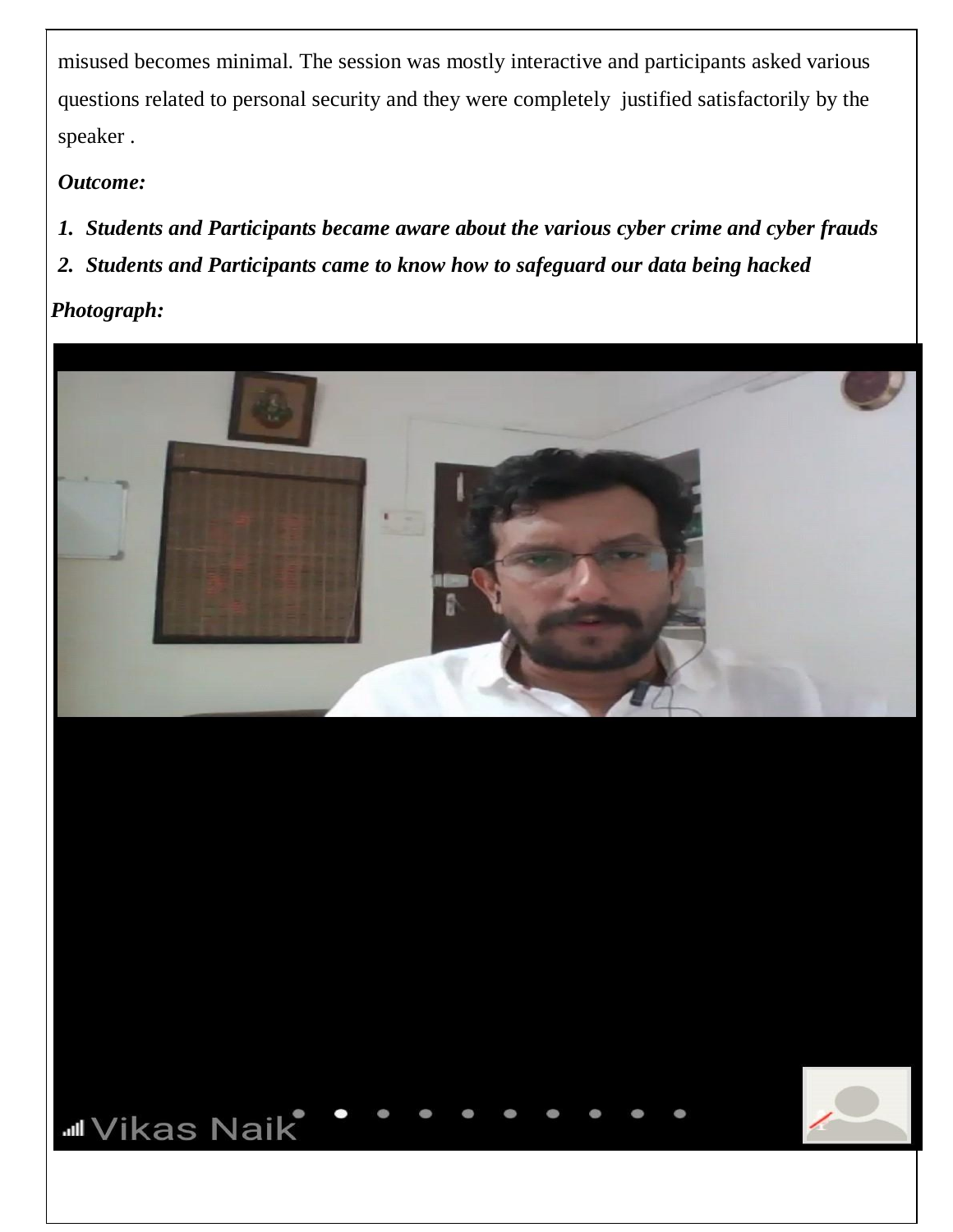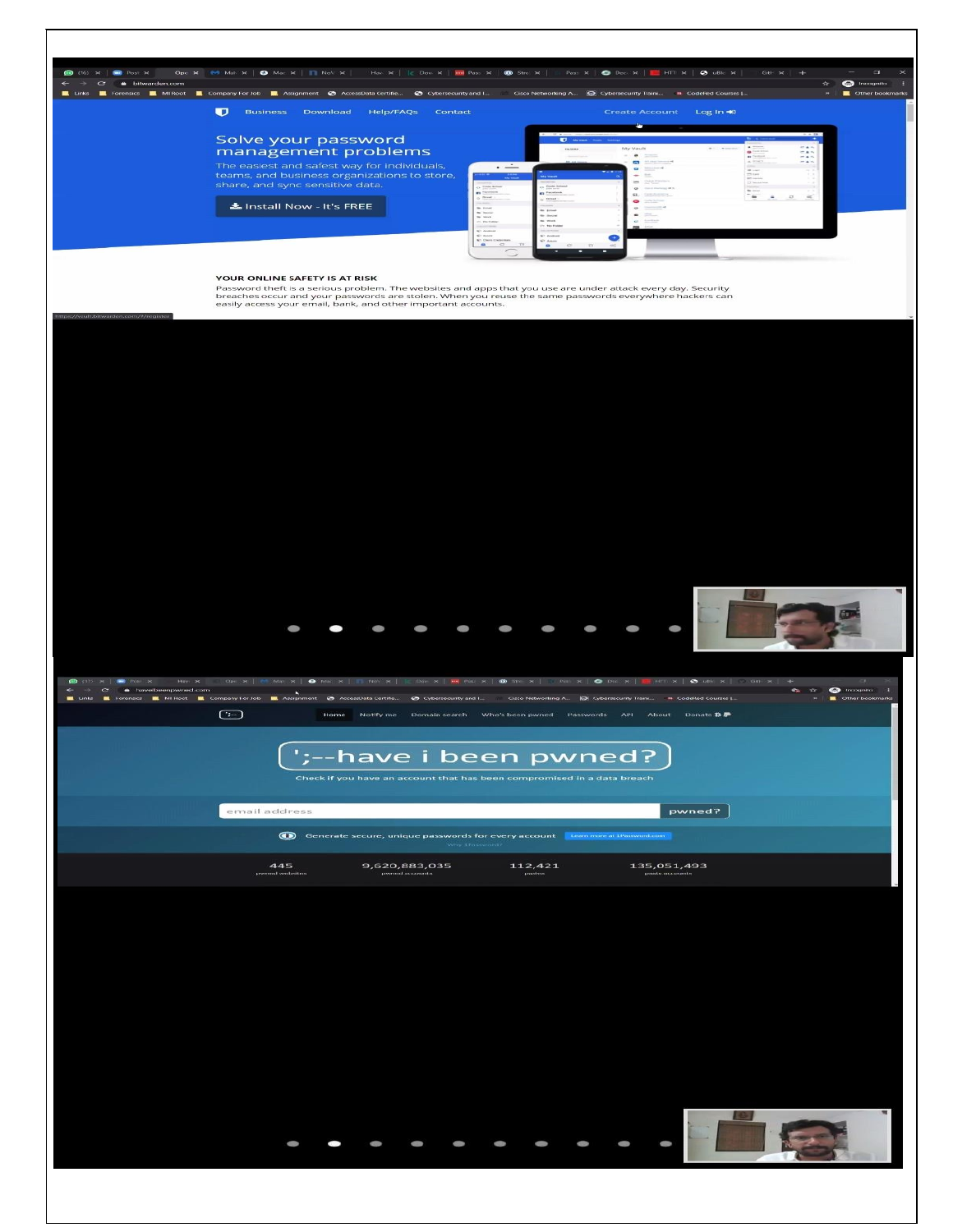